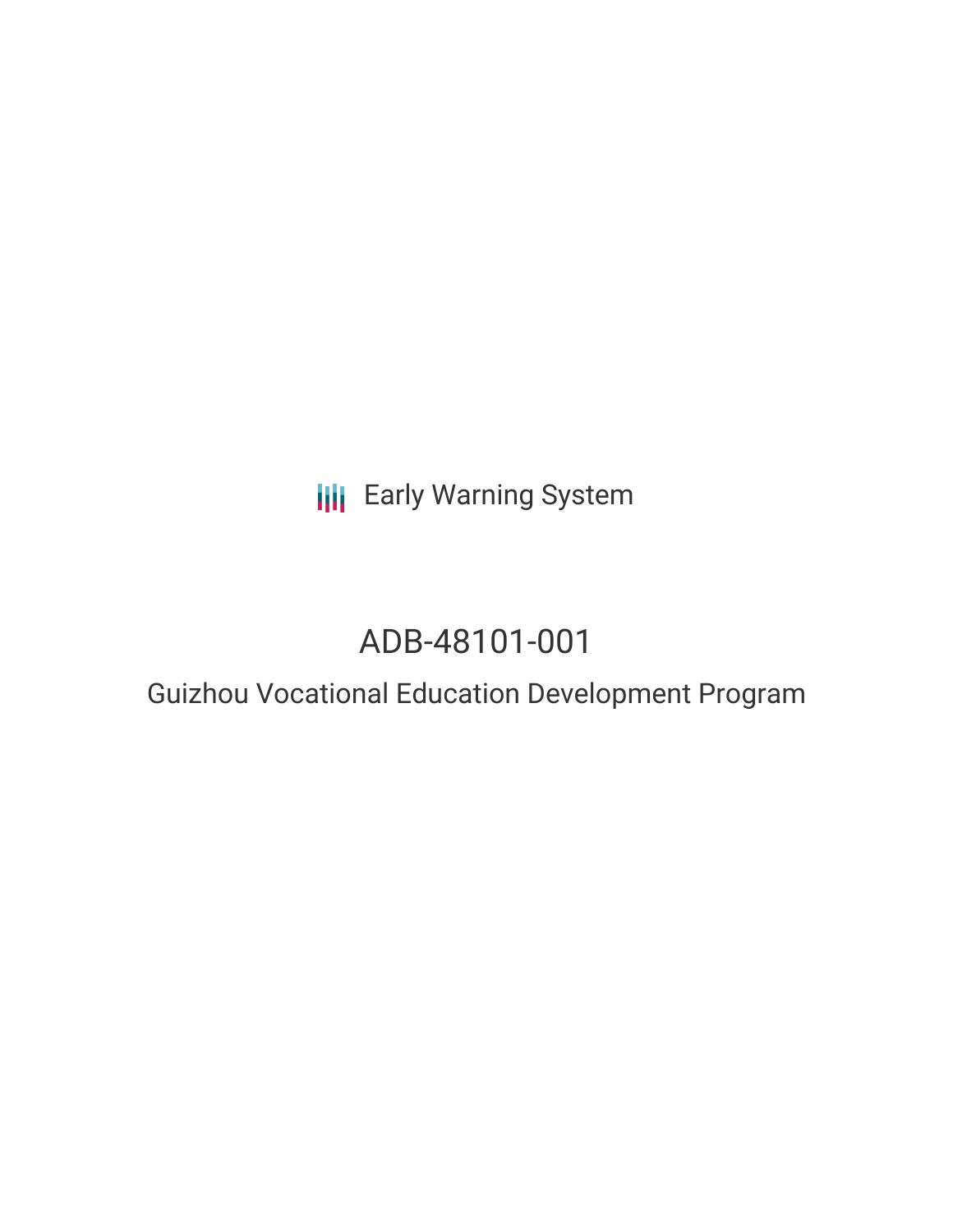

#### **Quick Facts**

| <b>Countries</b>               | China                                                          |
|--------------------------------|----------------------------------------------------------------|
| <b>Specific Location</b>       | <b>Guizhou Province</b>                                        |
| <b>Financial Institutions</b>  | Asian Development Bank (ADB)                                   |
| <b>Status</b>                  | Canceled                                                       |
| <b>Bank Risk Rating</b>        | U                                                              |
| <b>Voting Date</b>             | 2014-08-11                                                     |
| <b>Borrower</b>                | People's Republic of China, Guizhou Provincial Government (EA) |
| <b>Sectors</b>                 | <b>Education and Health</b>                                    |
| <b>Investment Type(s)</b>      | <b>Advisory Services</b>                                       |
| <b>Investment Amount (USD)</b> | $$0.60$ million                                                |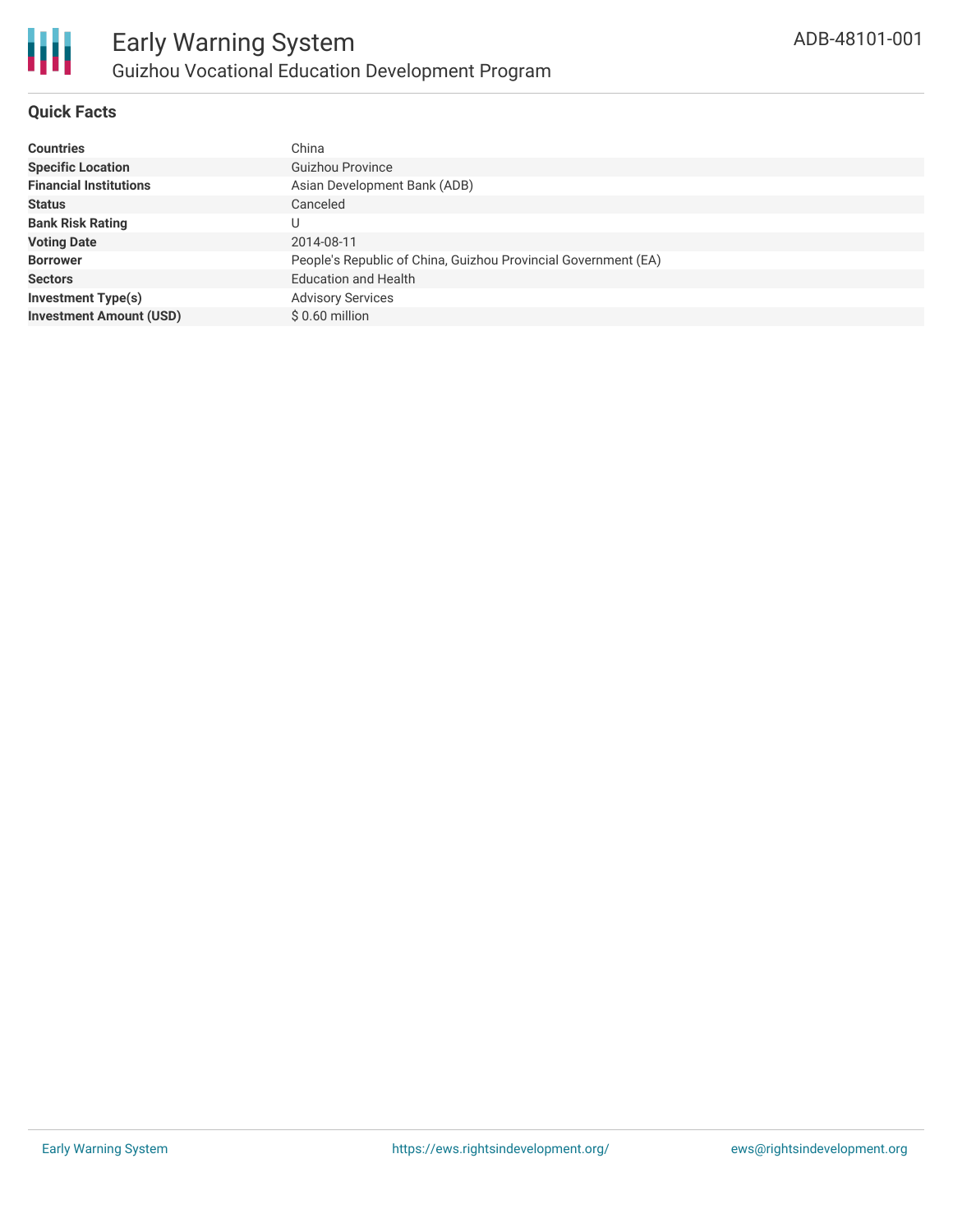

#### **Project Description**

According to ADB website, the ADB is working with the People's Republic of China to build skills among the workforce and improve employment prospects for young people. The project is creating an inclusive and industry-responsive technical skill training system that meets the province's long-term economic development plans.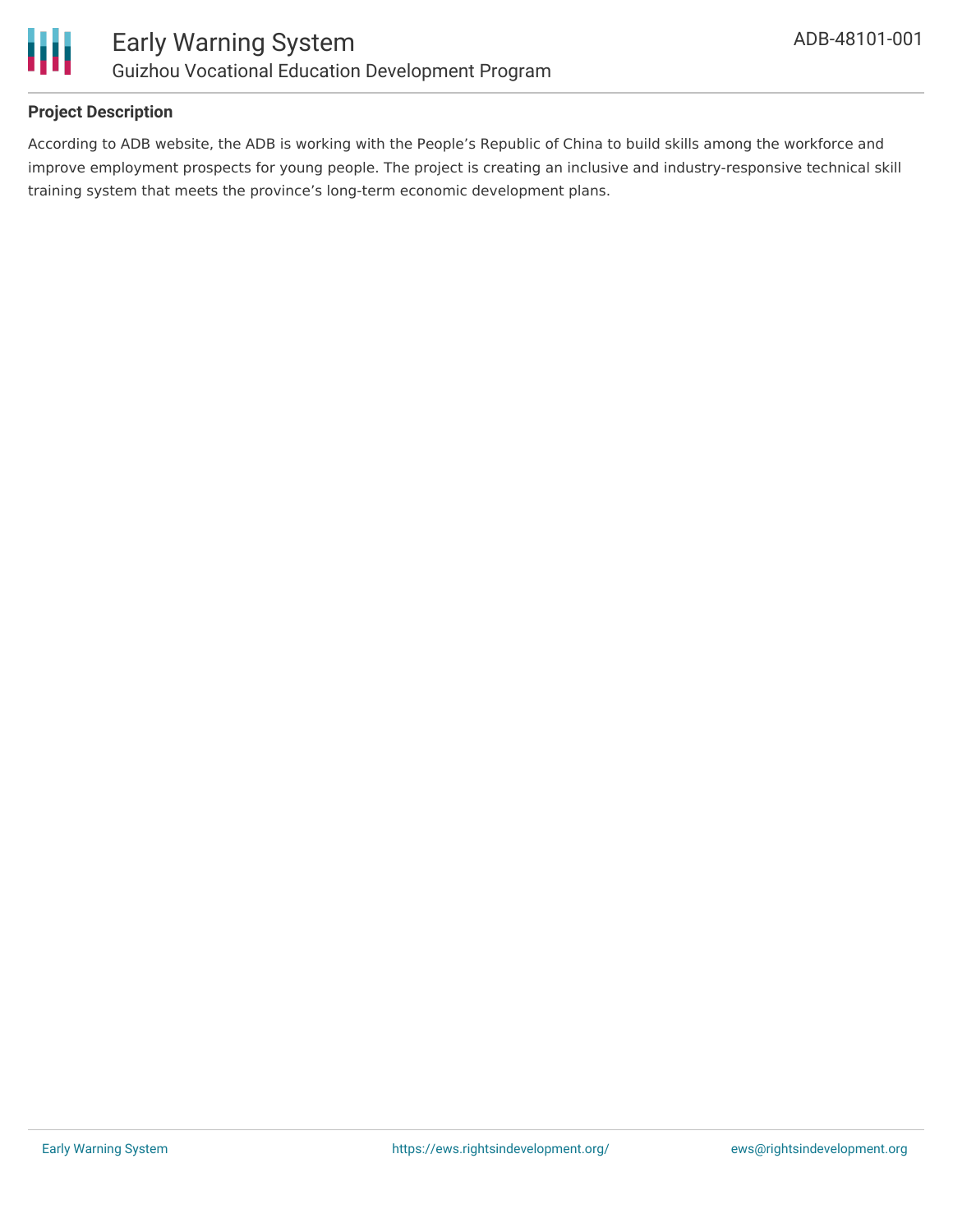

#### **Investment Description**

Asian Development Bank (ADB)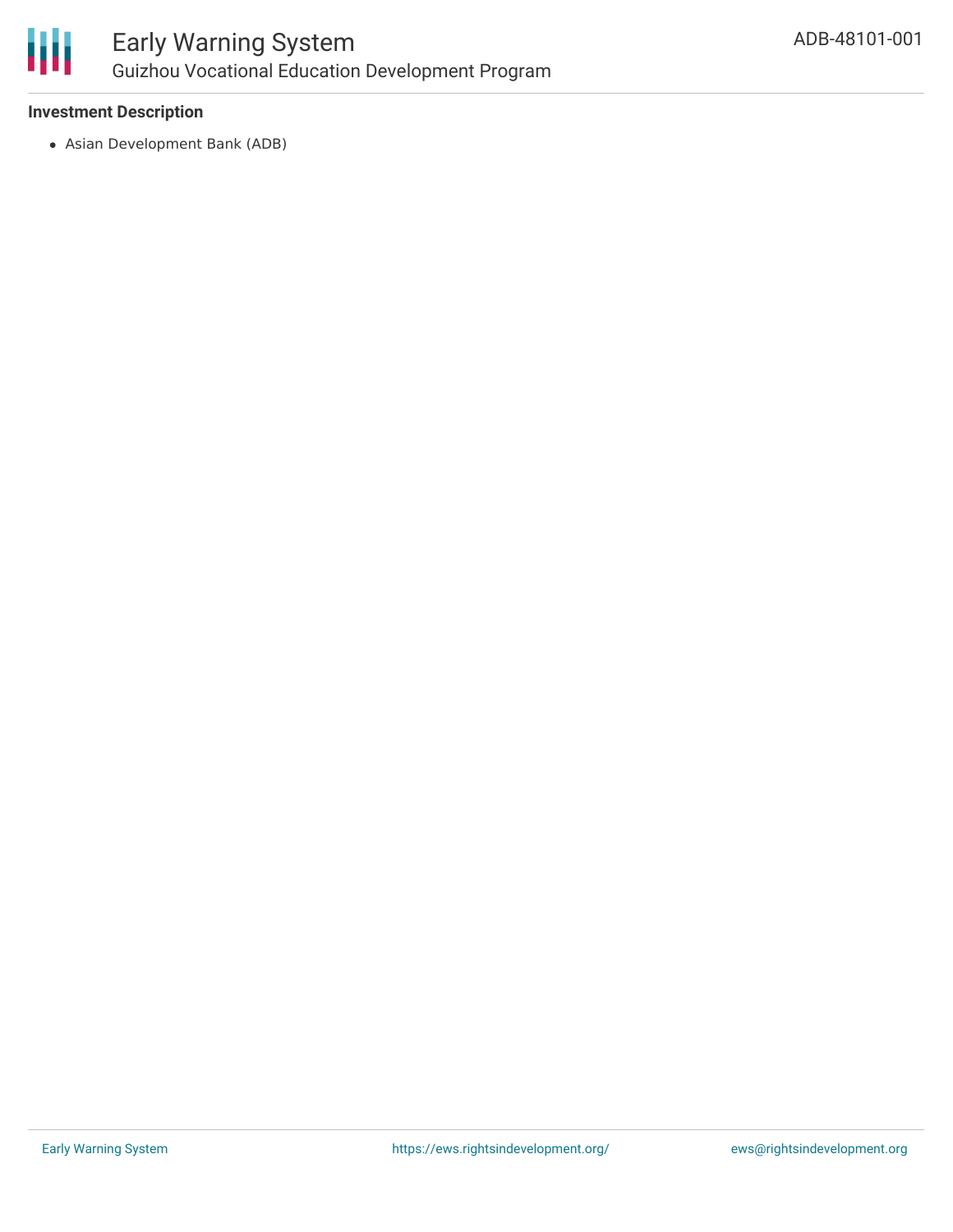

### **Contact Information**

Project Officer: Shakil, Sofia East Asia Department No contact information provided at the time of disclosure.

#### ACCOUNTABILITY MECHANISM OF ADB

The Accountability Mechanism is an independent complaint mechanism and fact-finding body for people who believe they are likely to be, or have been, adversely affected by an Asian Development Bank-financed project. If you submit a complaint to the Accountability Mechanism, they may investigate to assess whether the Asian Development Bank is following its own policies and procedures for preventing harm to people or the environment. You can learn more about the Accountability Mechanism and how to file a complaint at: http://www.adb.org/site/accountability-mechanism/main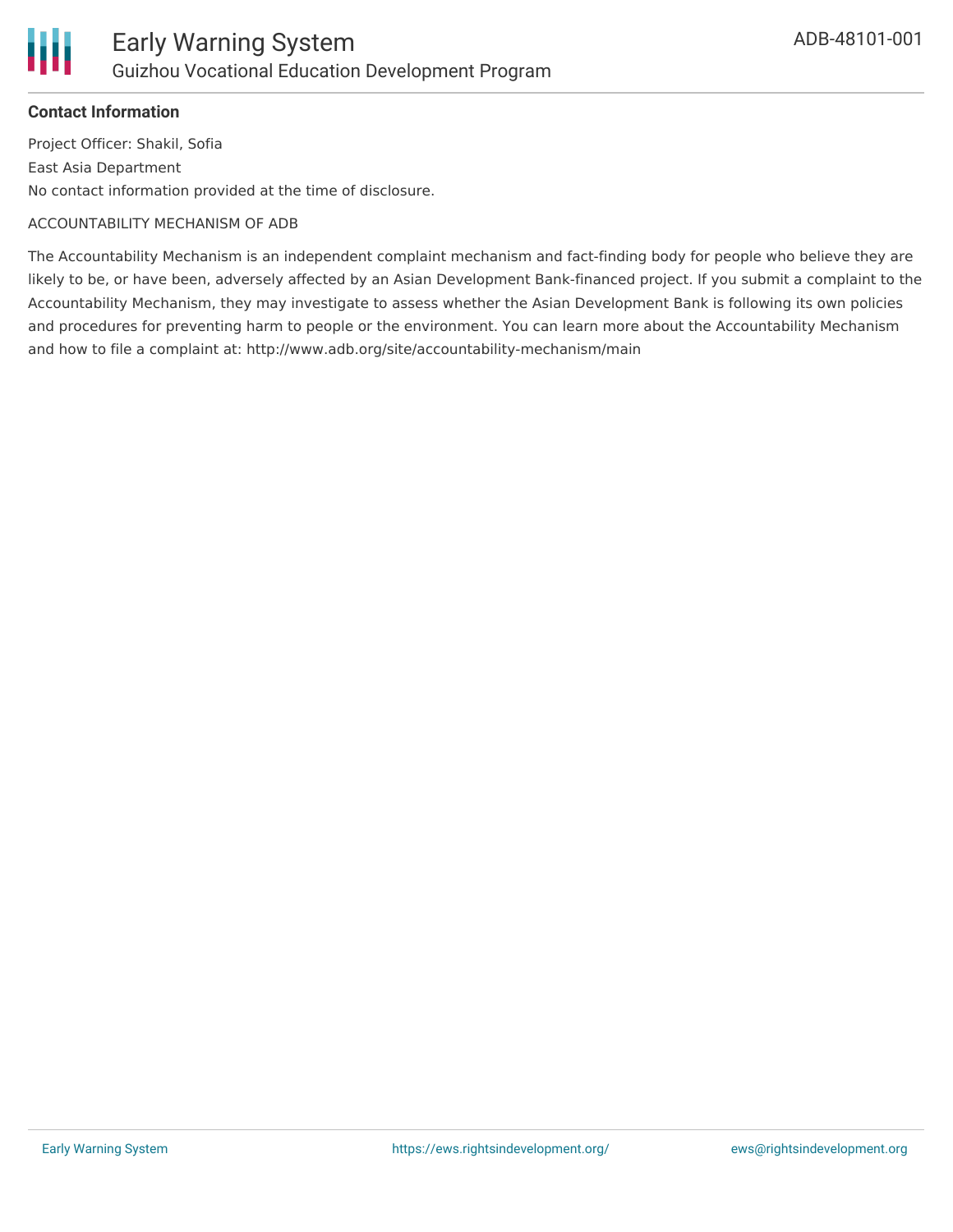

#### **Bank Documents**

- Gui Zhou Zhi Ye Jiao Yu Fa Zhan Ji Hua : [Xiang](https://ewsdata.rightsindevelopment.org/files/documents/01/ADB-48101-001_zKMlxVH.pdf) Mu Shu Ju Biao [\[Original](https://www.adb.org/zh/projects/documents/48101-001-project-data-sheet) Source]
- Project [Disclosure](https://ewsdata.rightsindevelopment.org/files/documents/01/ADB-48101-001.pdf) PDF [\[Original](https://www.adb.org/printpdf/projects/48101-001/main) Source]